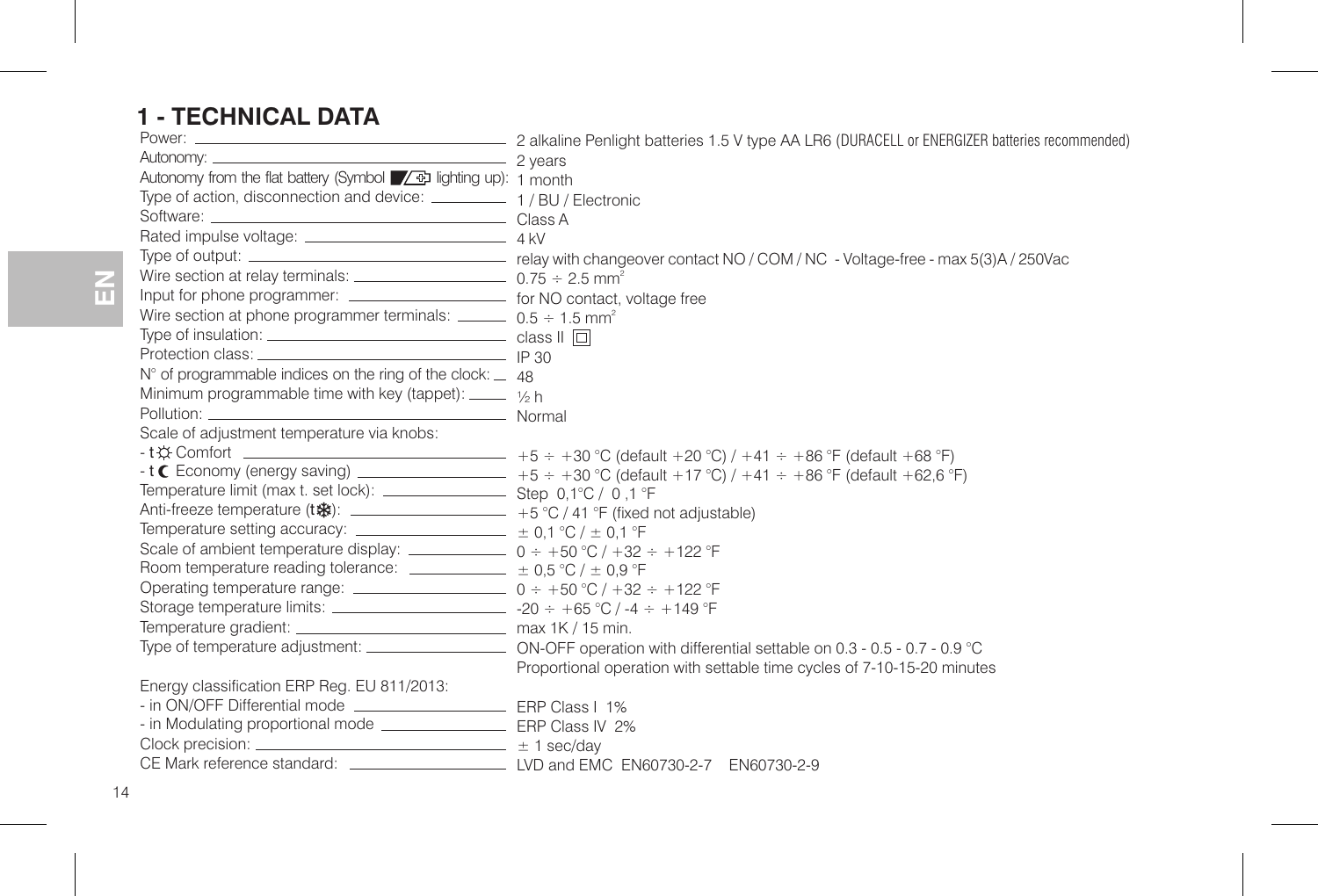## **2 - OVERALL DIMENSIONS**



# **3 - INSTALLATION GUIDELINES**

### **Chronothermostat installation: independent-fixed**

Wall mounting - in round box - semi-recessed in rectangular box of 3 modules.

Install the device approximately 1.5 <sup>m</sup> off the ground well away from sources of heat, windows and anything else that can affect its normal state of operation.



# **4 - ATTACHING THE BASE TO THE WALL**

Switch off mains power to device Using screws, attach the base to the wall, to the round or rectangular built-in box using the appropriate pairs of holes **A**.

If the wall where the base of the chronothermostat is to be attached ismetal, insert the insulating washers into the two screws.

- **A attachment holes**
- **B wire passage from round, rectangular box**
- **C chronothermostat attachment teeth**



To ensure the chronothermostat is correctly fitted to the base on the wall, it must not in any way be buckled due to over tightening the screws fixing to the rectangular or round box built into the wall.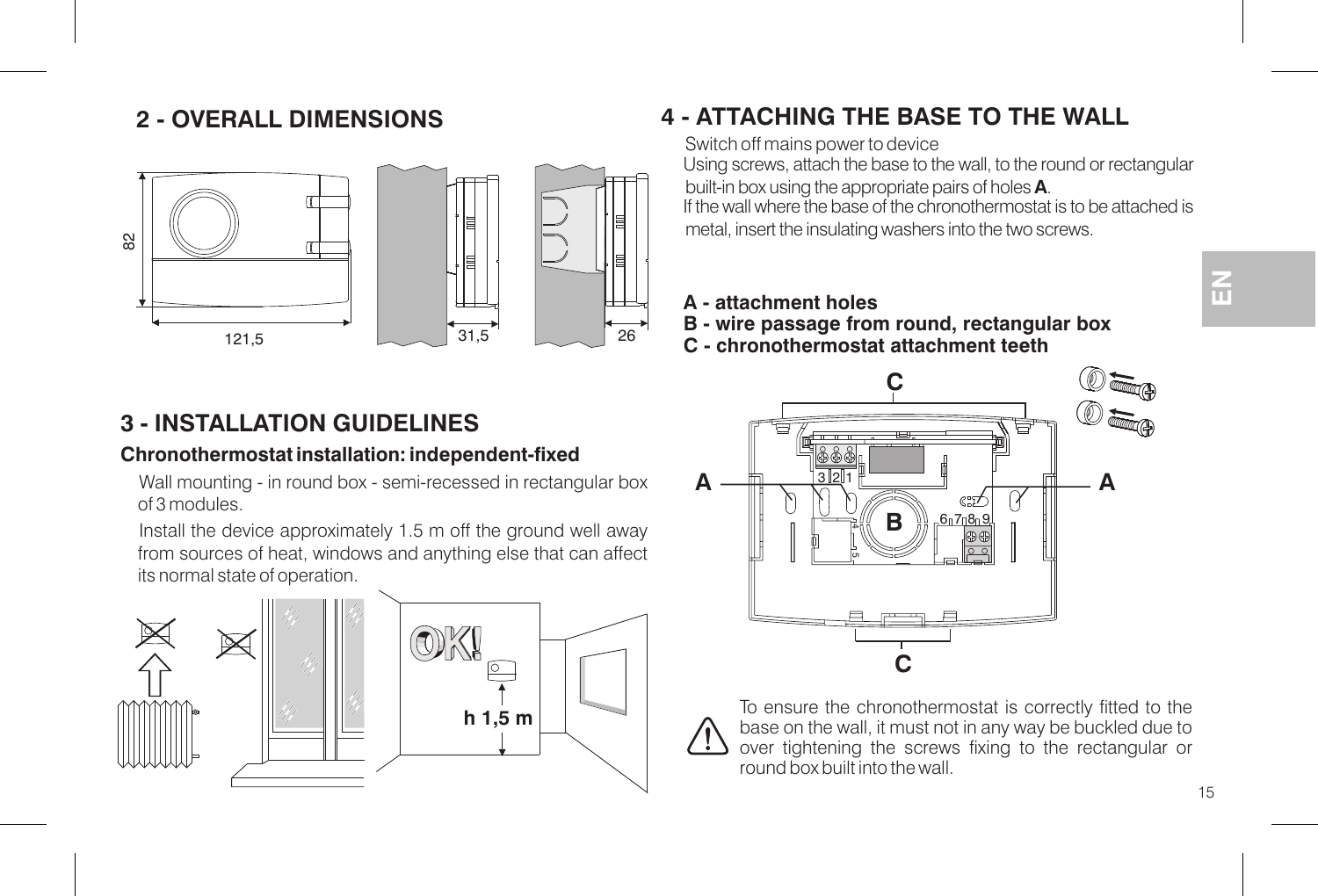# **5 - ELECTRICAL CONNECTIONS**



The installation and electrical connection of theprogrammable thermostat must be implemented only by a qualified electrician and in conformity with current laws and regulations. The manufacturer declines all responsibility for the use of products that must conform to specific environmental and/or installation standards.

### **GFEN**

**Note for the installer:** if surface mounting (e.g. on <sup>a</sup> wall), have suitable raceways for the cables in compliance with current standards. Check that the relay load does not exceed the figure given in the technical data.

Switch off mains power to the device.

Connect the device to be controlled to the terminals:

- **1 -** common
- **2 -** normally closed contact
- **3 -** normally open contact

### **Examples of electrical connections**

Connection to a water heater





### **Connecting a phone programmer for remote control**

The terminals **8** and **9** of the chronothermostat are fitted for connecting a phone programmer with a normally open contact.



### **Functioning with the telephone programmer**

The phone programmer governs the chronothermostat closing the contact connected to terminals **8** and **9**.

To turn on the chronothermostat with the phone programmer you need to set the switch onto one of the following types of operation: a and anomatic (  $\vdash$  or  $\mathsf{t} \mathsf{C}$  or  $\mathsf{t} \mathcal{R}$  .

When the programmer is turned on (contact on terminals 8 and 9 closed) the chronothermostat passes from one of the conditions set with the switch to **always on comfort temperature** operation: besides showing all 48 indices on, the display will show the symbol  $\widehat{K}$  for the phone programmer turned on and the  $\ddot{\circ}$ Comfort symbol blinking.

### **Turning off forcing with the phone programmer**

Open the phone programmer contact (see programmer instructions) showing the chronothermostat in the current mode of operation at the time of switching on.

**Note:** the on and off controls are operative within 1 minute.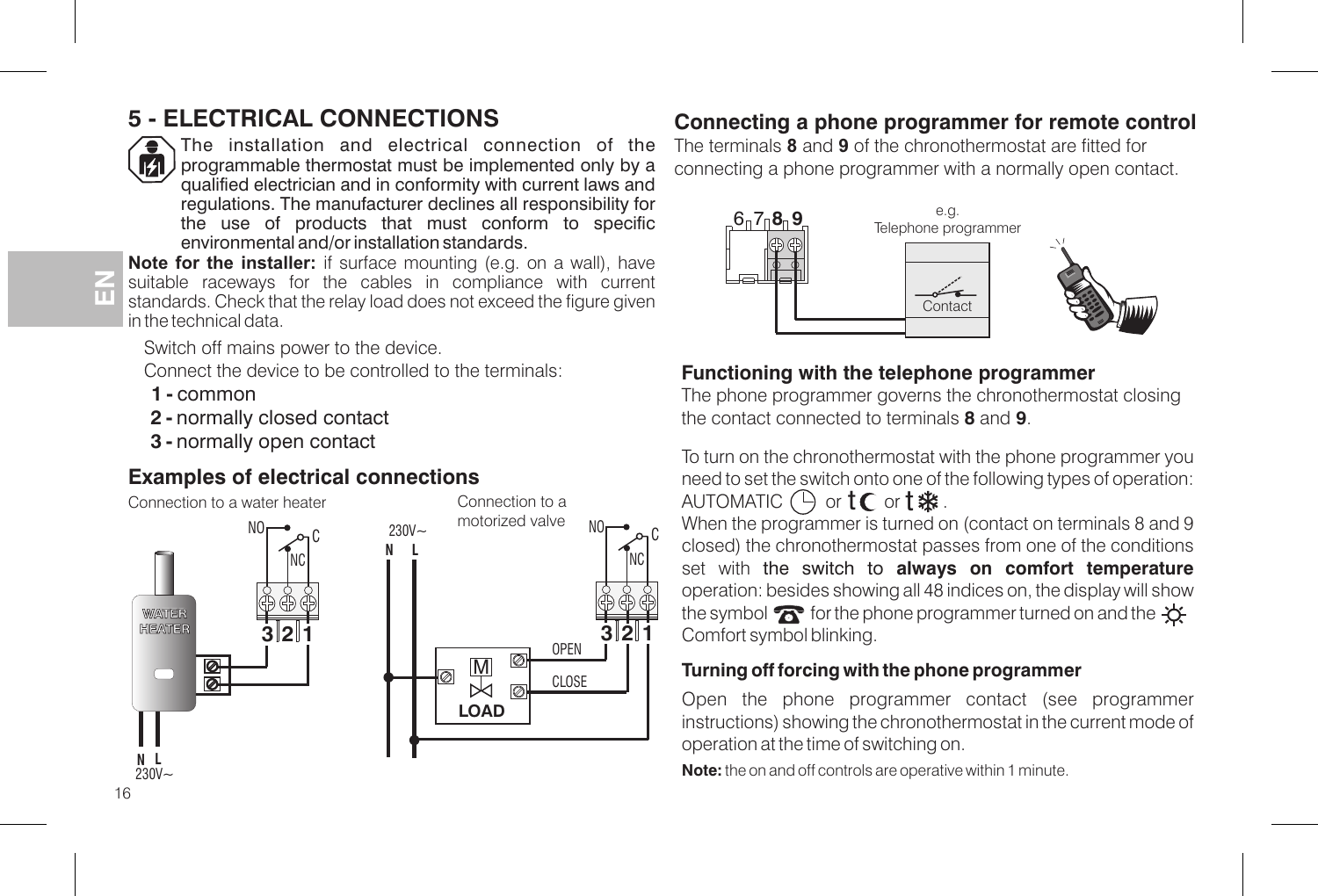# **6 - ATTACHING OR REMOVING THE CHRONOTHERMOSTAT FROM THE BASE**

Fit the cable cover on by inserting the tooth  $\bf{D}$  into the slot  $\bf{E}$  in the base, then secure it by lightly pressing on the hooks **F.** Use <sup>a</sup> small screwdriver to remove the cover by levering on each hook in succession **F.**



Hook the chronothermostat onto the base, taking care to insert the contacts correctly, then exert light pressure until you hear the click of the attachment teeth.





To remove the chronothermostatfrom the base on the wall, grip it as shown in the figure, then extract it by turning it on the righthand side.

# **7- FITTING/REPLACING THE BATTERIES**

When the flashing  $\sqrt{p}$  symbol appears, this indicates that the batteries are running out. From this moment, there are 30 days to change them. If the almost flat batteries are not replaced within the indicated time, the display will turn off and the  $\blacksquare$  symbol will remain constantly lit.

All thermoregulation operations are suspended and all settings are saved to be restored when the new batteries are inserted.

Replace the dead batteries with two 1.5 V AA **alkaline Penlight** batteries (LR6) paying attention to their polarity.

**CAUTION**: when changing batteries, the time available to perform the operation without losing data

is about 1 minute**.**



ispose of flat batteries in theproper containers.

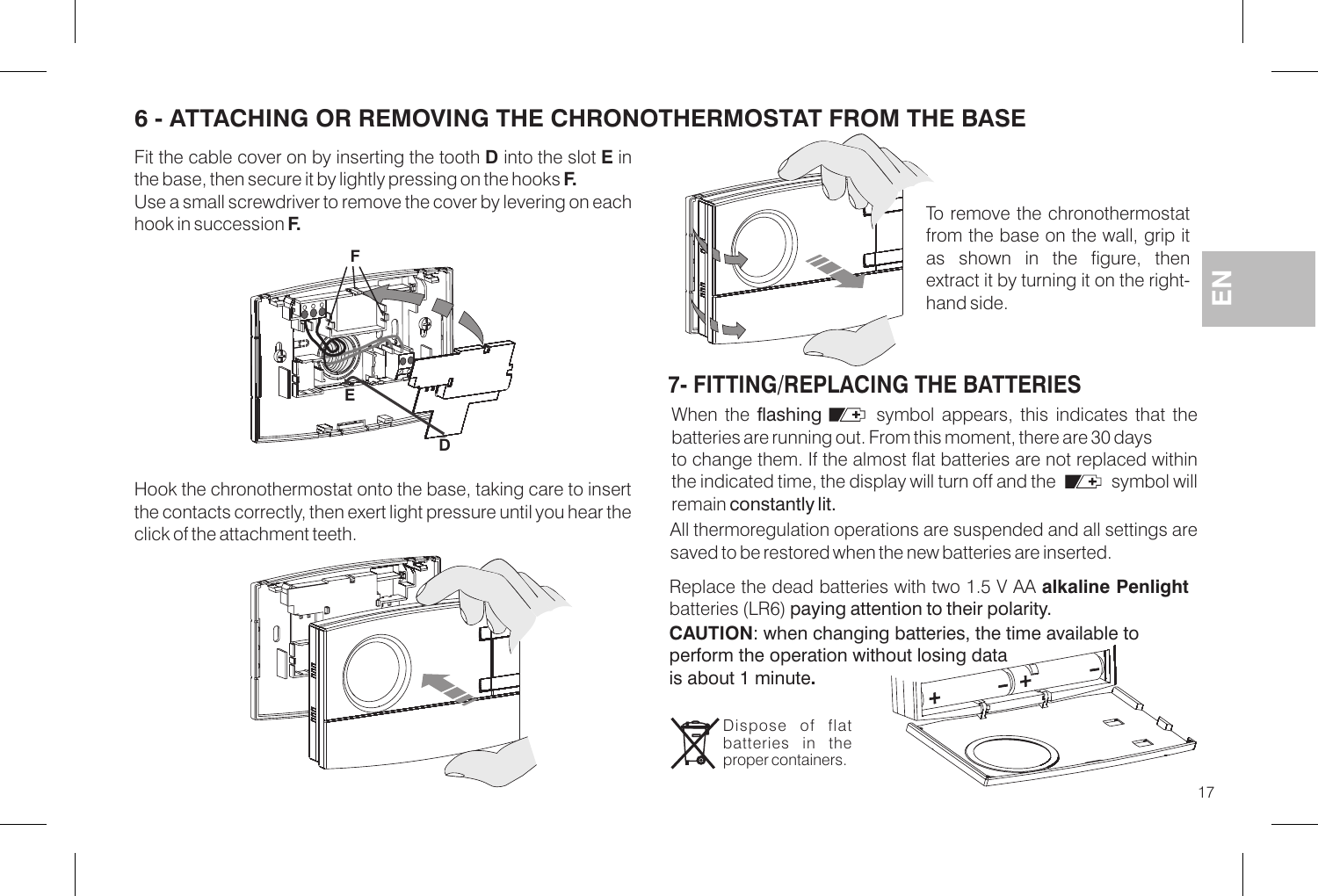

# **8 - GENERAL VIEW, DISPLAY LEGEND AND KEY FUNCTIONS**

**FEN**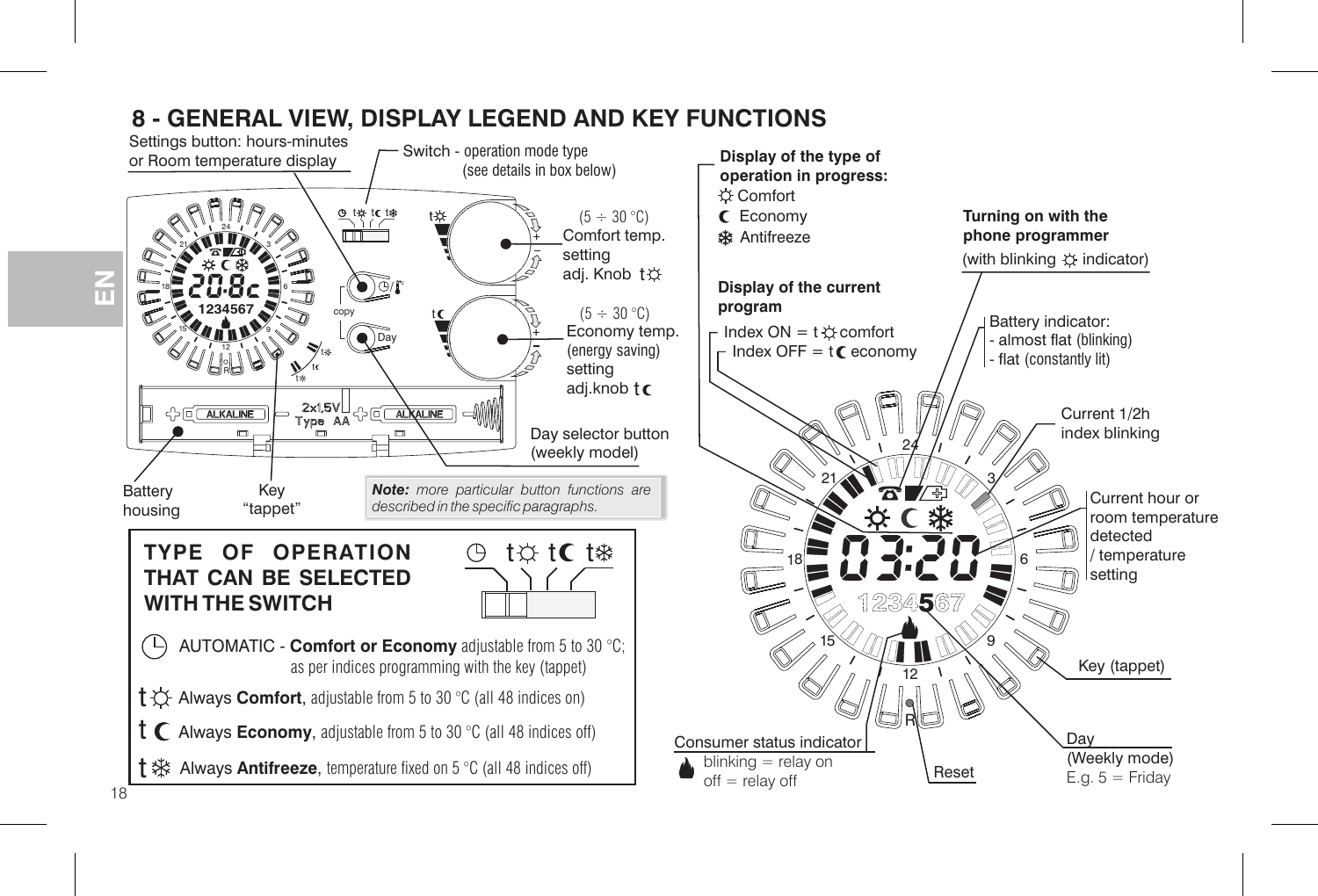# **9 - RESET**

### **When switching on for the first time**

or if the chronothermostat shows anomalous displays or improper functioning, etc., insert <sup>a</sup> thin rod (max 1 mm) into the hole on the ring between the key (tappet) marked **R** then press briefly. The display will switch on all the segments for a few seconds The display will show all segments for <sup>a</sup> few seconds, as shown in the diagram to the side, and all data present in the memory will be deleted, restoring all default settings (except for settings with microswitches).

The chronothermostat will be ready for programming again (see Chapter 10).

# **Easy Programming**

All the operations described in the following paragraph can be carried out before securing the chronothermostat to the base on the wall; this allows you to do the programming while being comfortably seated.

# **CAUTION !**

If the chronothermostat is programmed before being attached to the base on the wall, once installation is complete the symbol on the display  $\triangle$  (off or blinking) might not correspond to the actual state of the relay. Within  $\overline{\text{max}}$  **1** minute of attaching the chronothermostat to the base on the wall, the relay will turn on as indicated on the display (off or blinking).

# **1 - PROGRAMMING 0**

Set the switch on AUTOMATIC operation  $\left(\bigcap_{n=1}^{\infty} \mathcal{L}_{n}\right)$ **IMPORTANT: do a RESET**

After a few seconds, the device shows  $\Box\Box\Box$  blinking, enter the current hours and minutes as described below.

### **Entering current hours and minutes**

Press button  $\mathbb{G}/\mathbb{F}$  to program the hour:

- keeping it pressed adjusts the hours;
- repeatedly pressing sets the minutes;

(on the daily model, wait for 5 seconds for the display to show the symbol  $\mathbb C$  and the  $\frac{1}{2}$  h index corresponding to the programmed time blinking).

### **Entering current day** (weekly model only)

The display shows day 1 corresponding to **Monday** blinking.

Select the day of the current week with the **Day** button (wait for 5 seconds for the display to show the  $\bigcap$  symbol and the half hour index corresponding to the programmed time blinking).

Press and release the key (tappet) arranged in <sup>a</sup> ring on the display corresponding to the times for activating the comfort temperature (temperature level set with knob  $\dagger$   $\leftrightarrow$  ), proceeding as follows:

**1st** press and release to activate the entire hour □□≡

2nd press and release to activate the first half hour

**3rd** press and release to activate the second half hour

4th press and release to deactivate the entire hour





R

**123 5674**

1815 96

# **EN**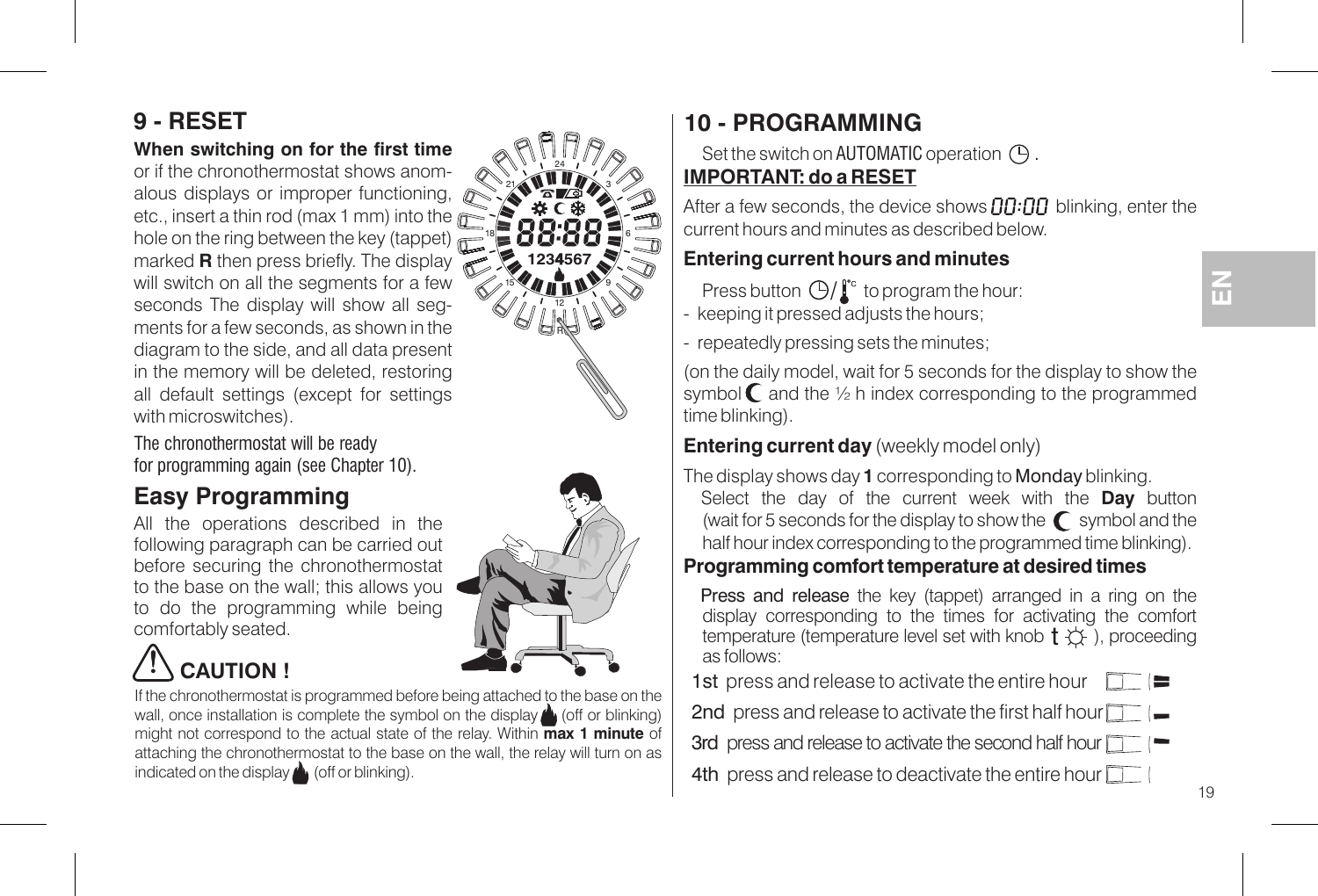### **Copying the program to other days** (weekly model only)

After programming the day you can copy it (copy) onto the next day by **pressing simultaneously buttons**  $\bigoplus/\int_{\Gamma}$  and **Day**.

If you want to set other programs, choose the day with the **Day** button then do the programming by pressing the key (tappet) as described above.

### **Displaying programs entered relating to the days of the week** (weekly model only) Press and release the **Day** key repeatedly.

**Note:** When you finish programming or viewing, 5 seconds after last pressing the button, the chronothermostat will automatically go into the operating state (index of the current ½ h blinking).

It is possible at any time to pass from viewing the display of the current time to the ambient temperature (degrees centigrade) and vice versa, by briefly pressing the  $\left(\frac{n}{2}\right)^n$  button.

#### 212961815**3** $\sum_{i=1}^{N} B_i$ 2129618**3**

**Display Set temperature and/or set t t** refer to paragraph 11

### **CHANGING SETTINGS**

### **Changing the current time**

Keep  $\bigoplus/\mathbb{I}^\circ$  button pressed until the current time blinks Change the hour and/or minutes with the  $\Theta/\Gamma$  button as described above.

### **Changing the current day** (weekly model only)

Keep the **Day** button pressed until the number corresponding to the current day blinks.

Set the new current day by pressing the **Day** button

### **Changing the entered programs**

### Daily model

Change the program by using the key (tappet) as described above

### Weekly model

Change the program for the current day by using the key (tappet) as described above

To change the program for the others day of the week select the desired day with the **Day** button and use the key (tappet) as described above

**Note**: when you finish making your changes, 5 seconds after last pressing the buttons, the chronothermostat will automatically go into the operating state (index of the current ½ h blinking).

### **Modify T Set temperature and/or set t t** refer to paragraph 11

**GFEN**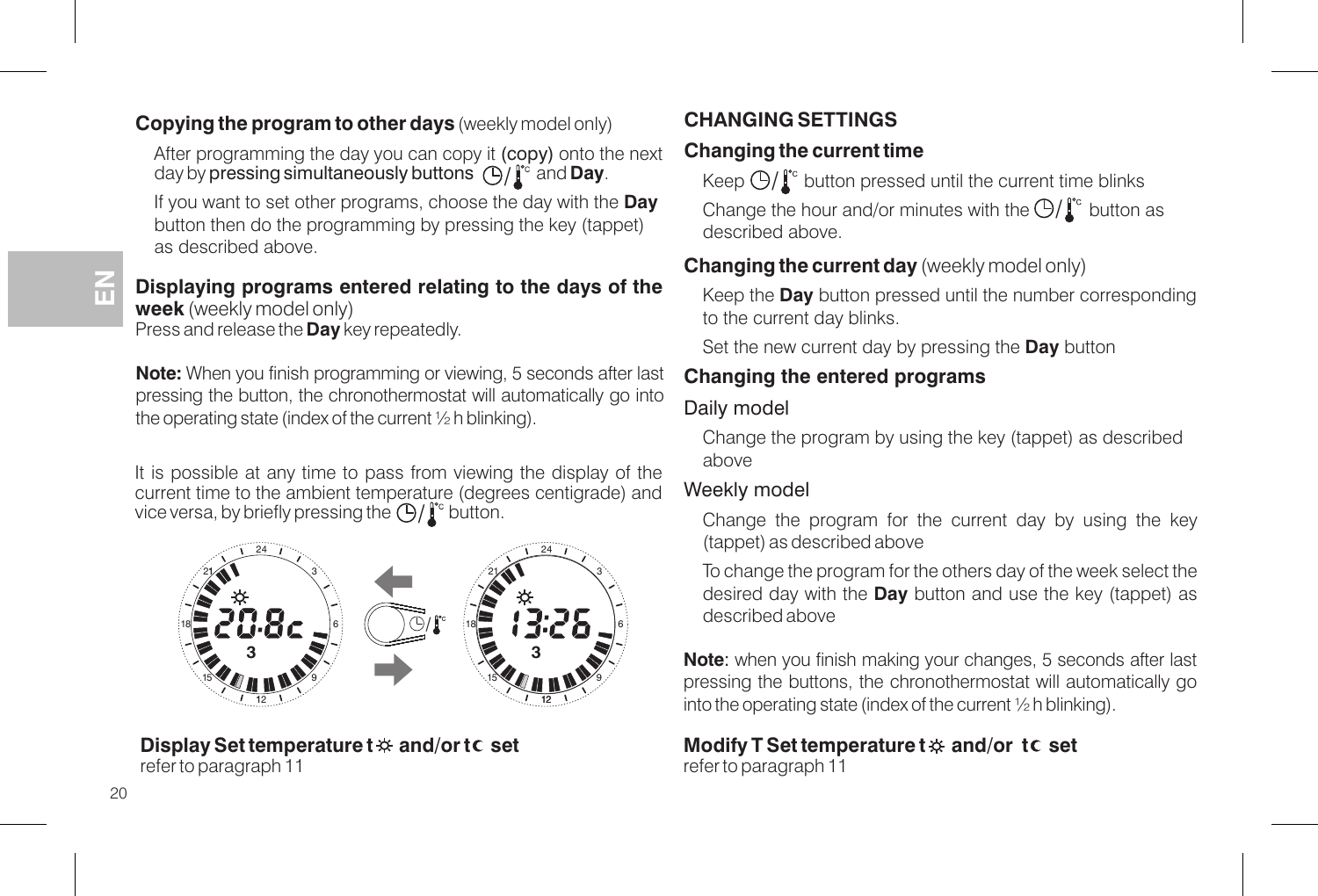# **11 - DISPLAY/MODIFY SET TEMPERATURES** (via knobs): **t\* COMFORT / tCECONOMY**

The display normally shows room temperature detected or current hours and minutes.



upon first start-up of the chronothermostat or after reset operation. preset default temperatures are:

**Comfort Temperature Set**  $\mathbf{t} \approx 20.0 \degree C / 68.0 \degree F$  **(upper knob) Economy Temperature Set**  $\mathbf{t} \mathbf{c} = 17.0 \degree C / 62.6 \degree F$  **(lower knob)** 

In any chronothermostat operating condition, to display the current settings, simply slightly turn the relative knob until the set itself blinks. After 5 sec., the display will return to normal operation visualisation. If settings do not meet user needs, it is possible to modify them as desired at any time, from  $+5^{\circ}$ C to  $+30^{\circ}$ C (from  $+41$ ) °F to +86 °F), as per procedure shown to the side.

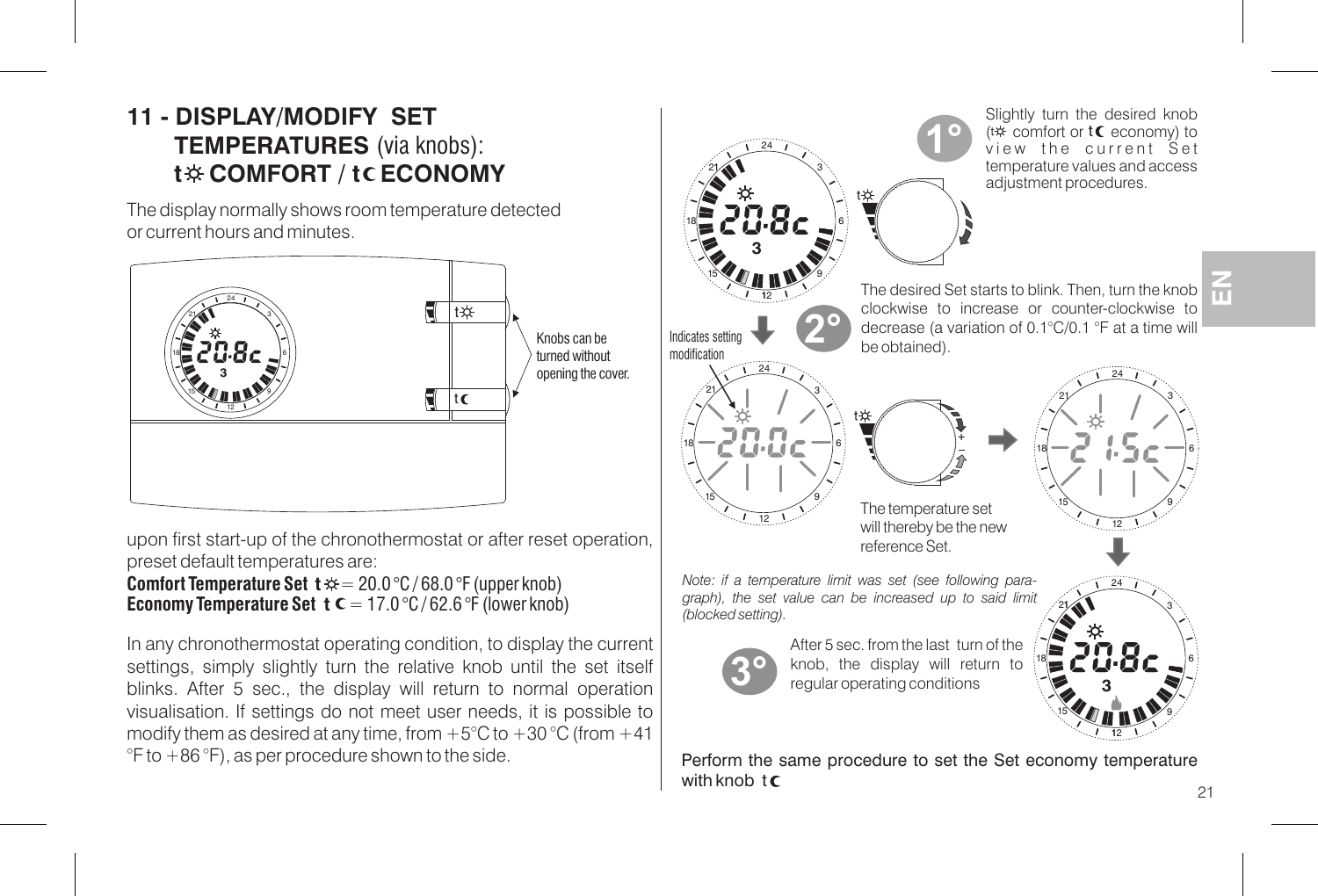## **12 - COMFORT AND/OR ECONOMY TEMPERATURE MAX SET LIMIT (LOCKED SETTING)**

In some particular installations, for instance in public offices, hotels, etc., it may be useful to lock the chronothermostal temperature settings to avoid incorrect settings being entered by<br>—————————————————————————————— *It will then be possible to lock the maximum Set temperature values (comfort and/or economy) as* 



**G FEN**

 $22$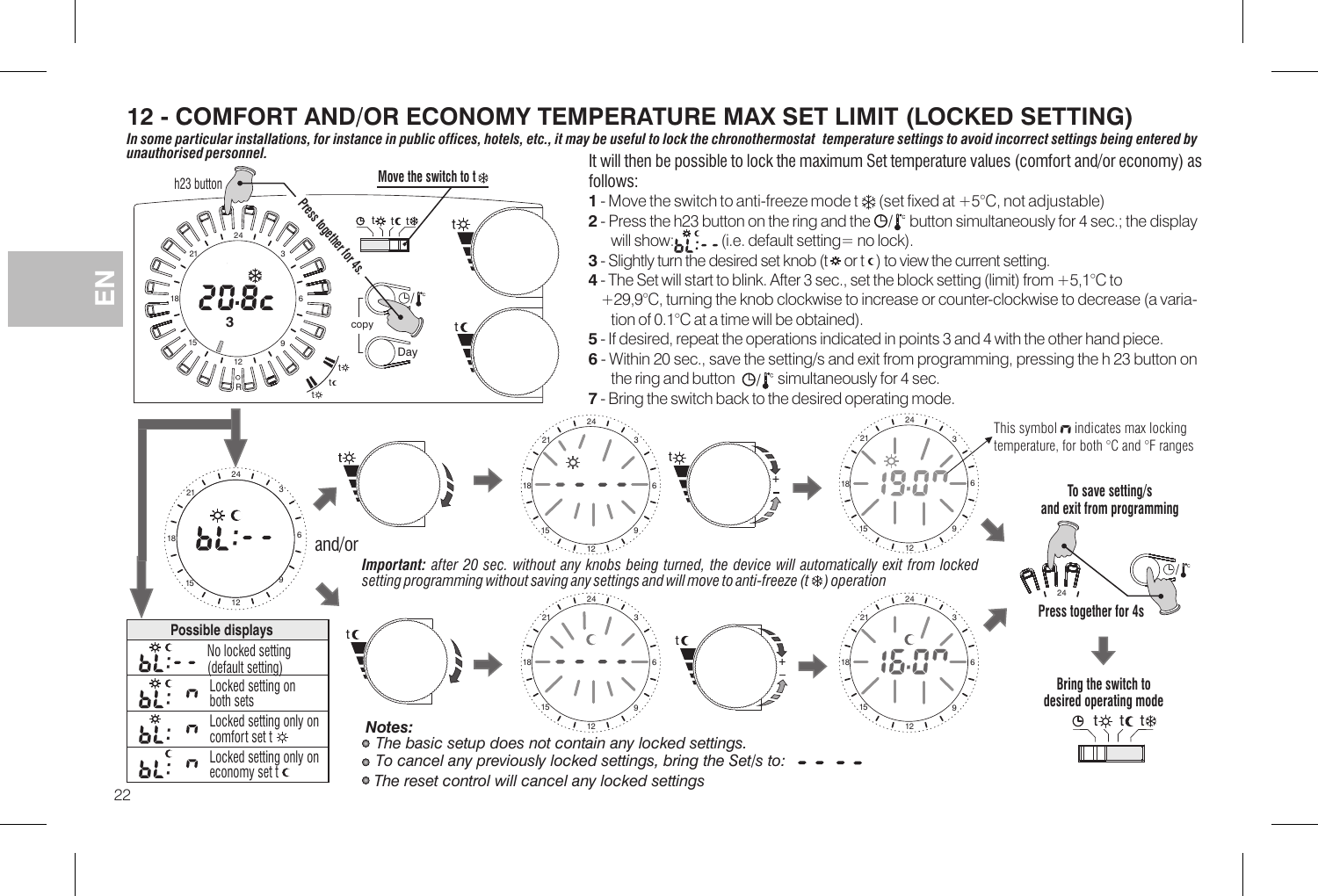

**The settings of the microswitches (dip-switches) on the back of the chronothermostat must be madeby qualified personnel.**

# **13 - TEMPERATURE DIFFERENTIAL**

The chronothermostat works in ON-OFF differential mode (Dip 3 OFF) with the default differential setting of (0,54 °F) **0,3°C** .

The differential can be changed by moving the microswitches (dip-switches) as shown in the table.

| <b>ON</b>              | Dip 1 | Dip 2 | Dip 3 | <b>Differential</b>                |
|------------------------|-------|-------|-------|------------------------------------|
|                        | OFF   | OFF   | OFF   | 0.3 °C $(0.54 \text{ }^{\circ}F)$  |
| نسا<br>쵧<br><b>OFF</b> | OFF   | ON    | OFF   | 0.5 °C (0.9 °F)                    |
|                        | ON    | OFF   | OFF   | 0.7 °C $(1.26 \text{ } ^{\circ}F)$ |
|                        | ON    | ON    | OFF   | 0.9 °C (1.62 °F)                   |

The differential must be set according to the system's thermal inertia; <sup>a</sup> low setting is recommended for systems with radiators (e.g. made of cast iron) and <sup>a</sup> high setting for systems with fan-coils.



# **14 - PROPORTIONAL OPERATION**

As an alternative to the differential, it is possible to adjust the temperature proportionally (Dip 3 ON); this system enables saving on energy consumption and also on the wear of the burner by limiting the number of ignitions. The duration of each ignition depends not only on the set cycle but also on the difference between the set temperature and the measured temperature (see example).

### **Example of setting**  $t = 20$  °C  $\cdot$  Cycle = 10 min

 $t = 20.5 \degree C$  Consumer always OFF  $t = 20.4$  °C Consumer 1 min ON - 9 min OFF  $t = 20.3 °C$  Consumer 2 min ON - 8 min OFF  $t = 20.2 °C$  Consumer 3 min ON - 7 min OFF  $t = 20.1 \degree C$  Consumer 4 min ON - 6 min OFF  $t = 20.0 °C$  Consumer 5 min ON - 5 min OFF  $t = 19.9$  °C Consumer 6 min ON - 4 min OFF  $t = 19.8 °C$  Consumer 7 min ON - 3 min OFF  $t = 19.7 °C$  Consumer 8 min ON - 2 min OFF  $t = 19.6^{\circ}$ C Consumer 9 min ON - 1 min OFF  $t = 19.5 \degree C$  Consumer always ON



The duration of the cycle is determined by the position of the microswitches (dip-switches) on the back of the chronothermostat, as shown in the table. A long cycle is recommended for systems with high thermal inertia (cast-iron radiators, floor systems) and a short cycle for systems with low thermal inertia (fan-coils).

|  | ı<br>ŀ          |   |
|--|-----------------|---|
|  | <b>CONGRESS</b> |   |
|  |                 | Έ |

| Dip 1      | Dip 2      | Dip 3 | Duration Cycle   |
|------------|------------|-------|------------------|
| <b>OFF</b> | <b>OFF</b> | ON    | 7 min            |
| <b>OFF</b> | ΟN         | ON    | $10 \text{ min}$ |
| ON         | <b>OFF</b> | ON    | $15 \text{ min}$ |
| ΩN         | NΩ         | ΩN    | 20 min           |

**EN**